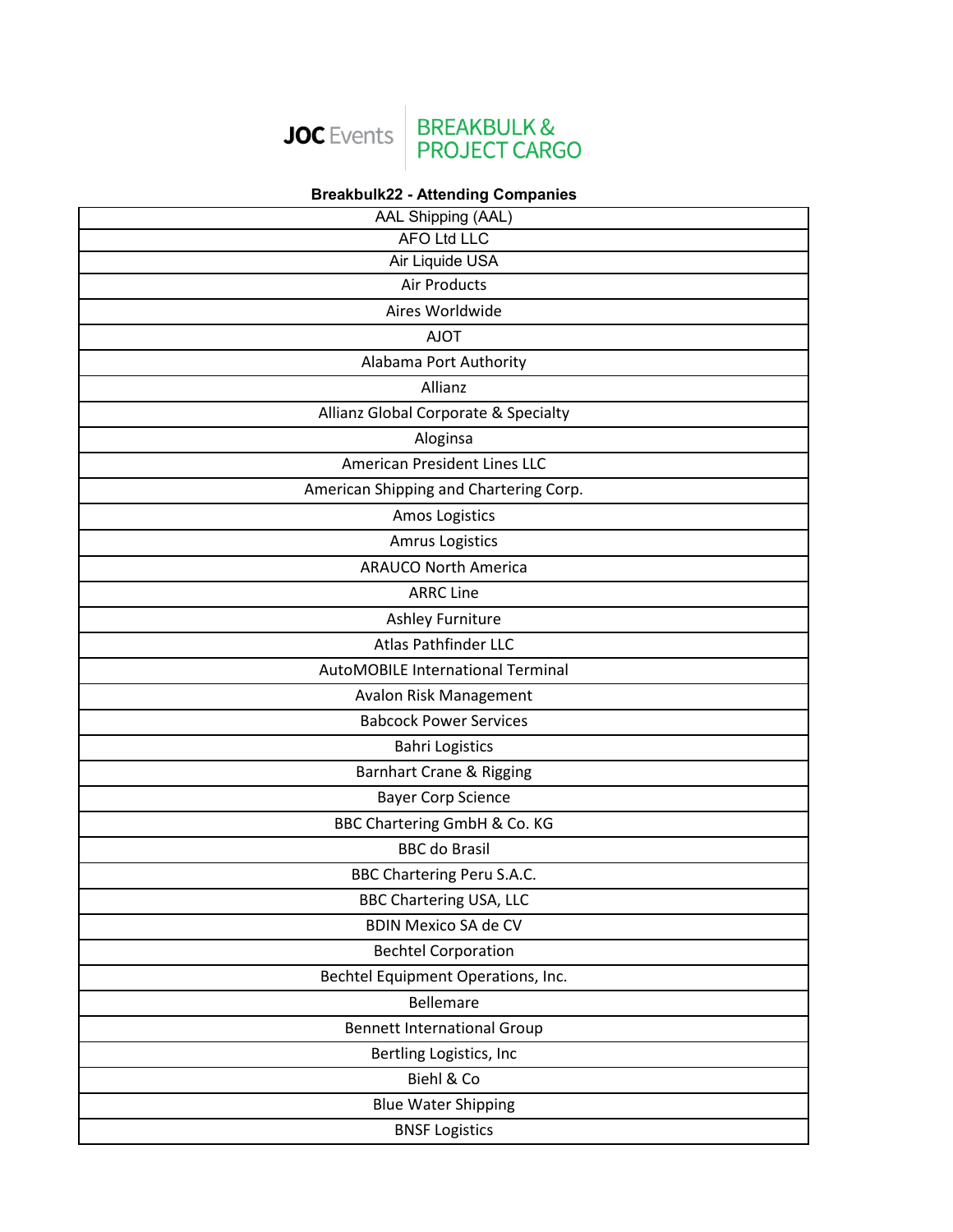| <b>Boise Cascade BMD</b>            |
|-------------------------------------|
| <b>Bollore</b>                      |
| <b>Bulldog Hiway Express</b>        |
| Burmester & Vogel LTD               |
| Canal Barge Company                 |
| Caterpillar                         |
| <b>Celtic Marine Logistics</b>      |
| Ceres Barge Line                    |
| Ceres Gulf, Inc.                    |
| Ceva Logistics                      |
| <b>CFR Rinkens LLC</b>              |
| Chevron                             |
| CHIPOLBROK AMERICA, INC.            |
| ChristopherKing Enterprises LLC.    |
| CMA-CGM                             |
| Coastal Cargo                       |
| Combi Lift Americas                 |
| Combi Lift Project GmbH & Co KG     |
| <b>Commodity Supplies</b>           |
| Conceptum Logistics (USA), LLC      |
| <b>Cooper Consolidated LLC</b>      |
| Cooper/Ports America                |
| Core Industries                     |
| Crane Worldwide Logistics           |
| <b>C-River Logistics</b>            |
| <b>Crowley Maritime Corporation</b> |
| CSA Equipment Co.                   |
| <b>CSL Global Limited</b>           |
| Dan-Gulf Shipping, Inc.             |
| DAP Cargo Line                      |
| <b>DB Schenker</b>                  |
| Delaware River Stevedores, Inc.     |
| deugro (USA), Inc.                  |
| <b>DHL</b>                          |
| <b>DHL Global Forwarding</b>        |
| <b>DHL Industrial Projects</b>      |
| <b>Drewry Shipping Consultants</b>  |
| dship Carriers (Americas) Inc.      |
| dship Carriers GmbH & Co. KG        |
| DSV Air & Sea, Inc.                 |
| Dupuy Group                         |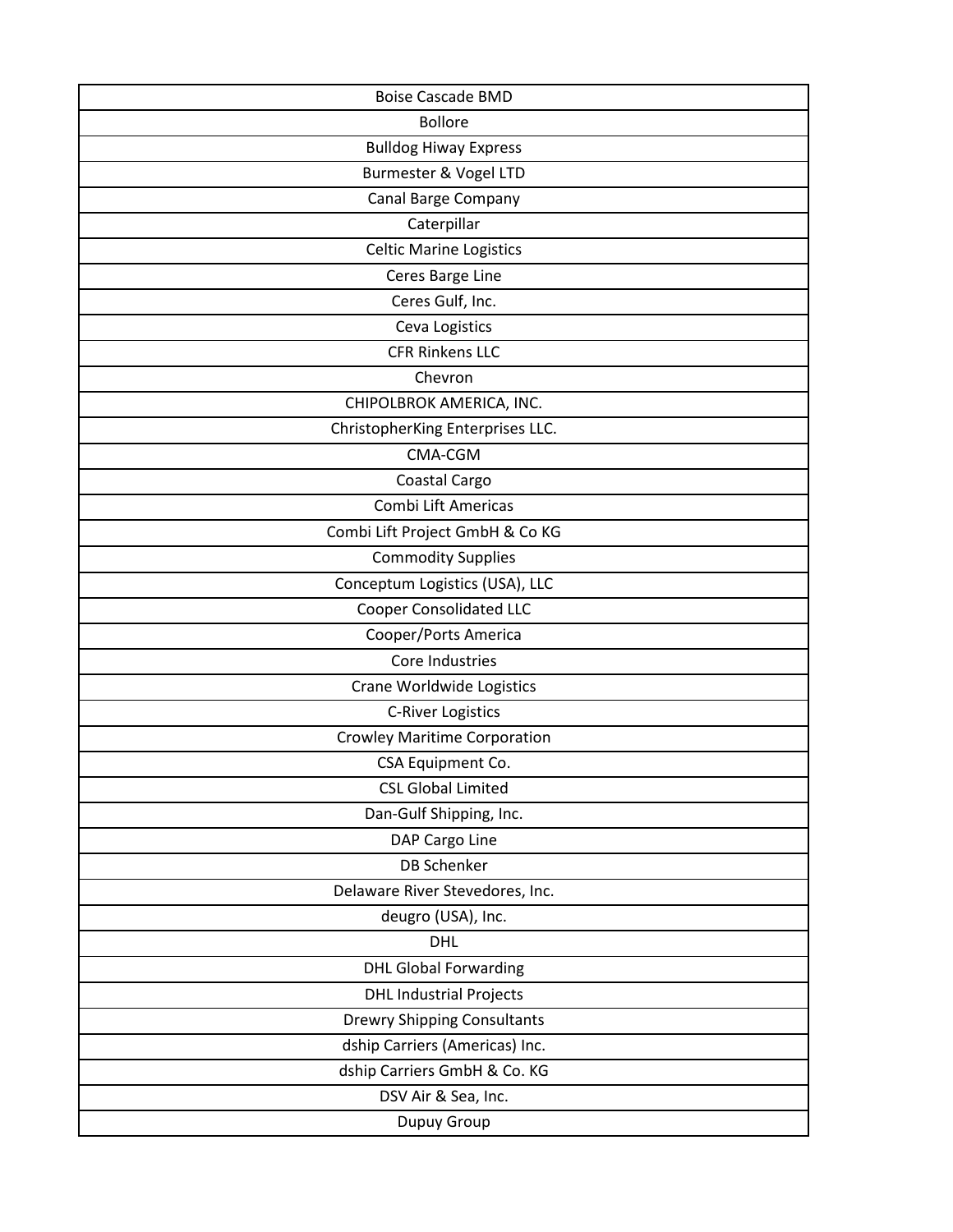| Eagle Maritime Consultants, Inc.                        |
|---------------------------------------------------------|
| Edwards Moving & Rigging, Inc.                          |
| <b>EMPIRE DIVERSIFIED</b>                               |
| <b>EMPIRE ENERGY</b>                                    |
| Empire Stevedoring a QSL Company                        |
| <b>Expeditors International</b>                         |
| F H Bertling Logistics Aberdeen Ltd                     |
| Federal Marine Terminals, Inc.                          |
| Float Freight / Crosby Marine                           |
| Float Freight LLC.                                      |
| <b>Florida International Terminal</b>                   |
| <b>FLS Projects USA</b>                                 |
| Fluence Energy LLC - A Siemens Company                  |
| Fluor                                                   |
| Fracht FWO Inc.                                         |
| <b>FRACHT USA</b>                                       |
| FuelTrust                                               |
| G2 Ocean                                                |
| <b>GA Ports Authority</b>                               |
| GameChange Solar                                        |
| <b>General Electric</b>                                 |
| <b>GEODIS</b>                                           |
| Georgia-Pacific LLC                                     |
| Gisholt Shipping, Inc.                                  |
| Glencore Ltd.                                           |
| <b>Global Shippers Services</b>                         |
| GNO, Inc.                                               |
| Great Lakes St. Lawrence Seaway Development Corporation |
| Greater Gallup Economic Development Corp                |
| <b>Gulf Stream Marine</b>                               |
| <b>Gulf Wind Technology</b>                             |
| Guy M Turner Inc                                        |
| Halliburton                                             |
| Halo Woods, LLC                                         |
| <b>HMM</b>                                              |
| <b>Holland Southwest International</b>                  |
| ILA LOCAL 1414                                          |
| Inchange Shipping Services                              |
| Ineos Nitriles USA, LLC                                 |
| <b>Intermarine Americas. LLC</b>                        |
| InterMat / PONO Consultant                              |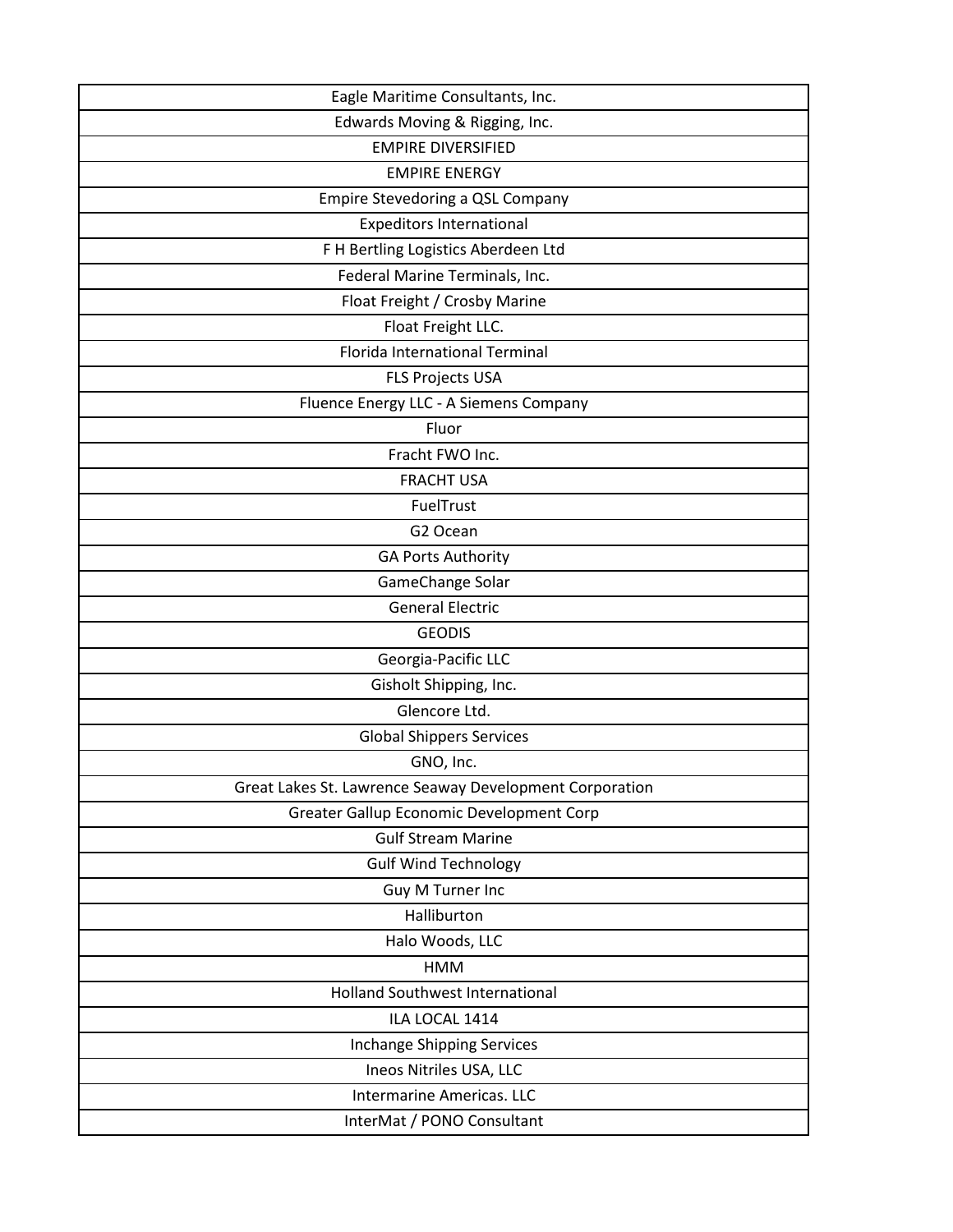| ISS Marine Services Inc.                                 |
|----------------------------------------------------------|
| J.E. Oswalt & Sons Heavy Hauling & Rigging Inc.          |
| J.F. Lomma, Inc.                                         |
| Jacksonville Port Authority (JAXPORT)                    |
| JAS Forwarding (USA) Inc.                                |
| <b>JAS PROJECTS</b>                                      |
| Jefferson Parish Economic Development Commission (JEDCO) |
| JM Smucker - Folgers Coffee                              |
| Jones Walker LLP                                         |
| Jumbo SAL Alliance                                       |
| K Line America, Inc.                                     |
| <b>KBR</b>                                               |
| <b>KBX International</b>                                 |
| Kiewit                                                   |
| K-Line                                                   |
| <b>KOGA Shipping</b>                                     |
| Konecranes                                               |
| Kuehne + Nagel                                           |
| Larkin Express                                           |
| <b>Liberty Mutual Insurance</b>                          |
| Linde Engineering Americas                               |
| Logistics Plus Inc.                                      |
| Lone Star Transportation, LLC                            |
| Louisiana DOTD                                           |
| Louisiana Economic Development                           |
| Maersk                                                   |
| Mallory Alexander International                          |
| Marathon Petroleum International                         |
| Marathon Petroleum Corporation                           |
| Marex Services Group, LLC                                |
| Martin Bencher USA, LLC                                  |
| <b>MARVAL</b>                                            |
| Mary Elisabeth Pitz and Associates                       |
| Maryland Port Administration                             |
| Mcdermott Intl. Ltd.                                     |
| McDonough Marine Service                                 |
| Mediterranean Shipping Company                           |
| <b>Mercer Transportation</b>                             |
| <b>Mercury Transportation Solutions</b>                  |
| <b>Metro Group Maritime</b>                              |
| Metro International Trade Services LLC                   |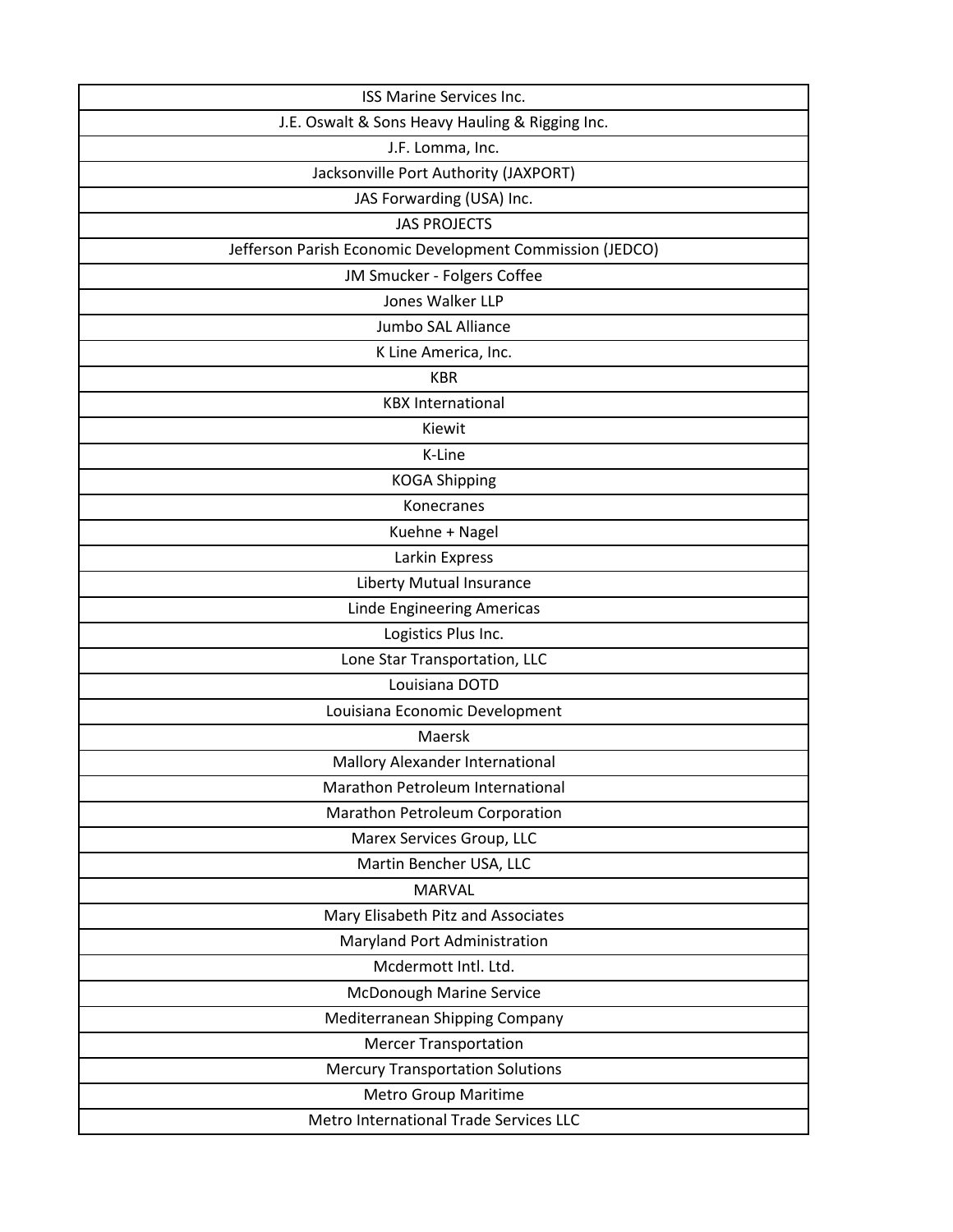| <b>Metro Ports</b>                    |
|---------------------------------------|
| Midnight Rider Cartage                |
| Mid-Ship Group, LLC                   |
| Mississippi State Port Authority      |
| Mitsubishi Power Americas             |
| MSC Mediterranean Shipping Company    |
| Multiport EU                          |
| Nautilus Internationa Holding Company |
| New Orleans Public Belt Railroad      |
| <b>New Orleans Terminal LLC</b>       |
| Nextracker Inc.                       |
| Noatum Project Cargo                  |
| Norden Shipping LLC                   |
| Nord-Sud Shipping, Inc.               |
| Norton Lilly International            |
| <b>Nucor Buildings Group</b>          |
| <b>Nucor Corporation</b>              |
| <b>NYK Group RORO Division</b>        |
| Ocean Transport                       |
| Offshore Towing, Inc.                 |
| One World Shipbrokers                 |
| Onego Shipping and Chartering B.V.    |
| Oslo Bulk                             |
| <b>OTC Logistics</b>                  |
| Palermo Sociedad Portuari SA          |
| Pentagon Freight Services             |
| PGT Trucking, Inc.                    |
| PhilaPort                             |
| Plywood Source, LLC                   |
| <b>PNASA</b>                          |
| <b>Port Contractors</b>               |
| Port Everglades                       |
| Port Freeport                         |
| Port Milwaukee - Milwaukee, WI        |
| Port of Antwerp                       |
| Port of Beaumont                      |
| Port of Brownsville                   |
| Port of Lake Charles                  |
| Port of Long Beach                    |
| Port of Longview                      |
| Port of Los Angeles                   |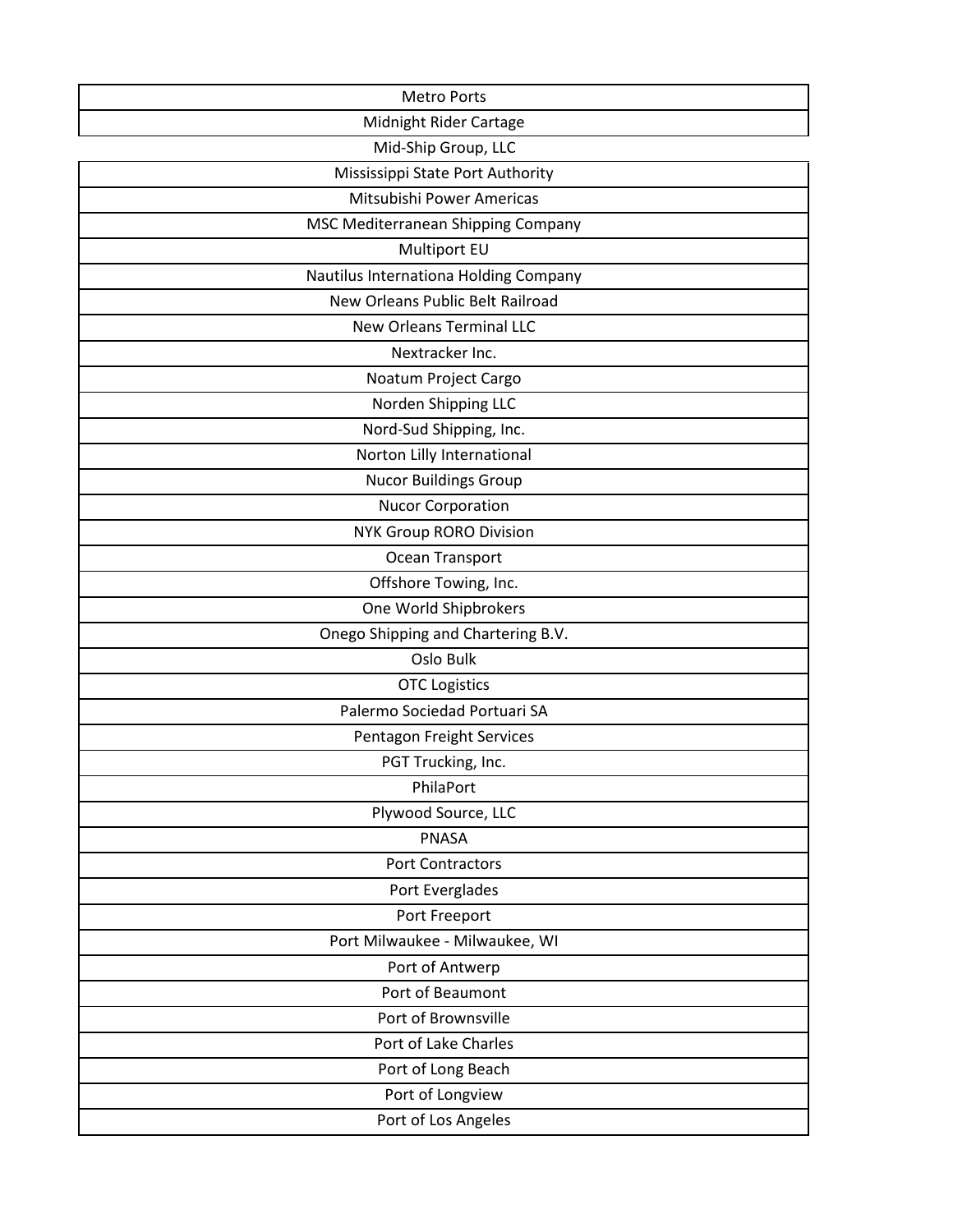| Port of New Orleans                        |
|--------------------------------------------|
| Port of Portland                           |
| Port of Rotterdam                          |
| Port of San Diego                          |
| Port of Stockton                           |
| Port of Vancouver USA                      |
| Port Tampa Bay                             |
| Ports America                              |
| Powin LLC                                  |
| <b>Premier Bulk Stevedoring</b>            |
| <b>Premier Global Logistics</b>            |
| Primetals uk Ltd                           |
| Pro Box, Inc.                              |
| Progress Rail, A Caterpillar Company       |
| PROJECT ONE LOGISTICS LLC                  |
| <b>QSL America's</b>                       |
| QSL Logistics & Services                   |
| <b>QUALITY CONTAINER TRANSPORT</b>         |
| <b>R&amp;R Express</b>                     |
| R.H. SHIPPING & CHARTERING                 |
| <b>RADCAD Logistics</b>                    |
| Radius International                       |
| Ravago Americas LLC                        |
| Rhenus Project Logistics, Inc.             |
| <b>Rockbottom Consulting</b>               |
| <b>Roll Group</b>                          |
| <b>RSD Container Yard Services</b>         |
| Sabine Surveyors Ltd.                      |
| SAL Heavy Lift GmbH & Co KG                |
| Schenker, Inc.                             |
| Shell Exploration and Production Company   |
| <b>Siem Car Carriers</b>                   |
| Siemens Energy Inc.                        |
| Siemens Gamesa Renewable Energy, Inc.      |
| Simko North America                        |
| Solar Turbines Incorporated                |
| Sonchia Chartering Co of Colorado Inc      |
| South Jersey Port Corporation              |
| Southern Cargo Handling                    |
| Space Exploration Technologies Corporation |
| Spliethoff                                 |